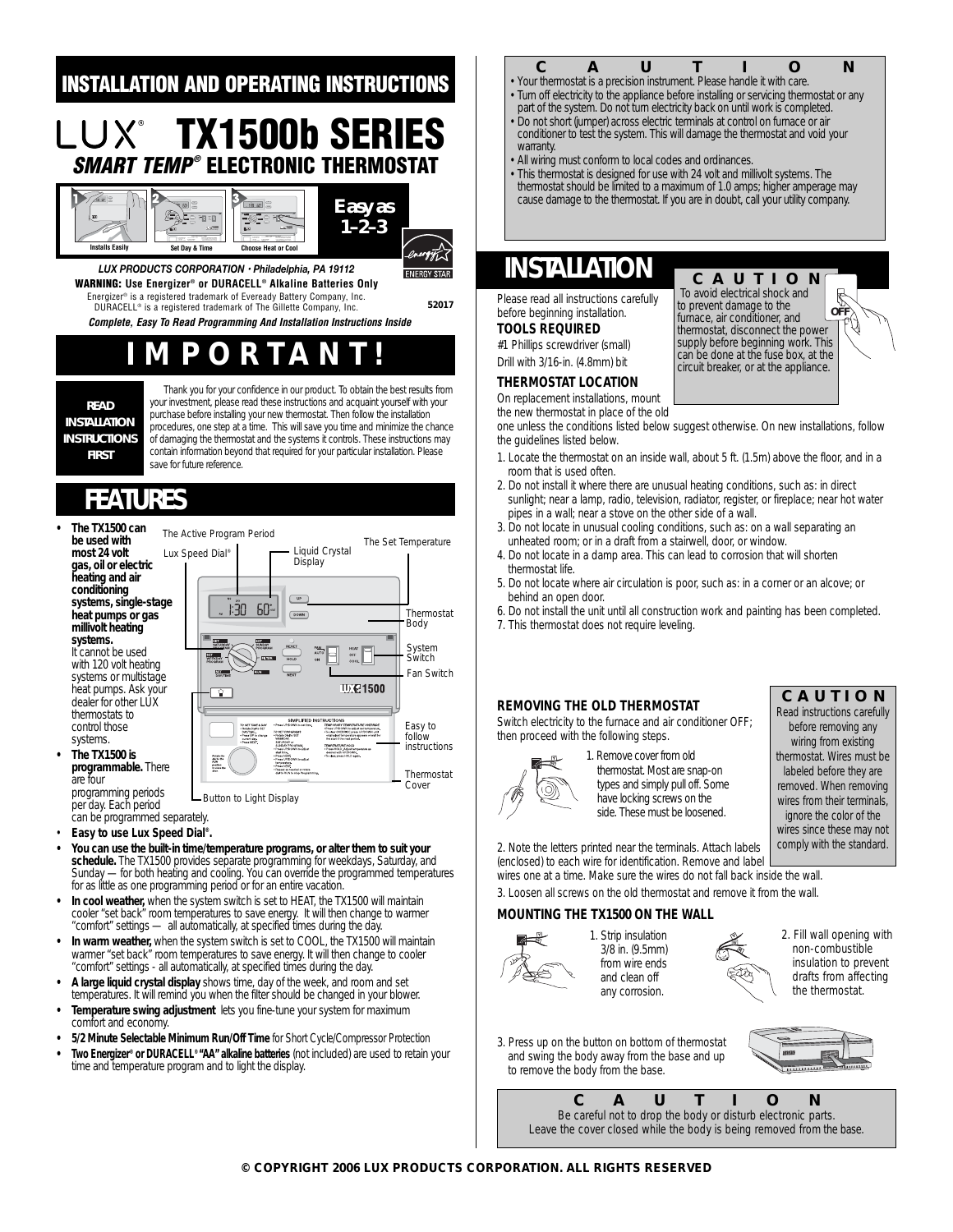

**NOTE** *If you are mounting the base to a soft material like plasterboard or if you are using the old mounting holes, the screws may not hold. Drill a 3/16-in. (4.8mm) hole at each screw location, and insert the plastic anchors provided. Then mount the base as described below.*

#### **ATTACHING WIRES**



4. Hold the base against the wall, with the wires coming through wherever it is convenient for wiring. Route the wires to below the terminal block. Position the base for best appearance (to hide any marks from an old thermostat). Attach the base to the wall with the two screws provided.

**CAUTION** *Do not allow wires to touch each other or parts on thermostat. Wires must be trapped between black spacer and brass terminal. Also, be sure to tighten securely all 7 electrical terminal screws.*

### **WIRING DIAGRAMS**





alkaline batteries in the battery compartment. Observe the polarity marking shown in the compartment. Place body back on wall.



**Compartment**

5. Hook the top of the body onto the base, swing the body down and snap the body onto the base.

Installation is now complete. Be sure to turn the power back on to your heating and /or air<br>conditioning system. If this is the first time you are installing batteries, the thermostat will display<br>"SUN 12:00 AM". Within 90 programs.

#### **TECHNICAL SERVICE**

If you have any problems installing or using this thermostat, please carefully and thoroughly review the instruction manual. If you require assistance, please contact our Technical Assistance Department at 856-234-8803 during regular business hours between 8:00AM and 4:30PM Eastern Standard Time, Monday through Friday. You can also receive technical assistance online anytime day or night at http://www.luxproducts.com. Our web site offers you answers to the most common technical questions, and also permits you to email your questions to our technical support staff at your convenience.

#### **WARRANTY**

Limited Warranty: If this unit fails because of defects in materials or workmanship within three years of date of original purchase, LUX Products Corporation will, at its option, repair or replace it. This warranty does not cover damage by accident, misuse, or failure to follow installation instructions. Implied warranties are limited in duration to three years from date of original purchase. Some states do not allow limitations on how long an implied warranty lasts, so the above limitation may not apply to you. Please return malfunctioning or defective units to the participating retailer from which purchase was made, along with proof of purchase. Please refer to "TECHNICAL ASSISTANCE" before returning thermostat. Purchaser assumes all risks and liability for incidental and consequential damage resulting from installation and use of this unit. Some states do not allow the exclusion of incidental or consequential damages, so the above exclusion may not apply to you. This warranty gives you specific legal rights and you may also have other rights which vary from state to state. Applicable in the U.S.A. only.